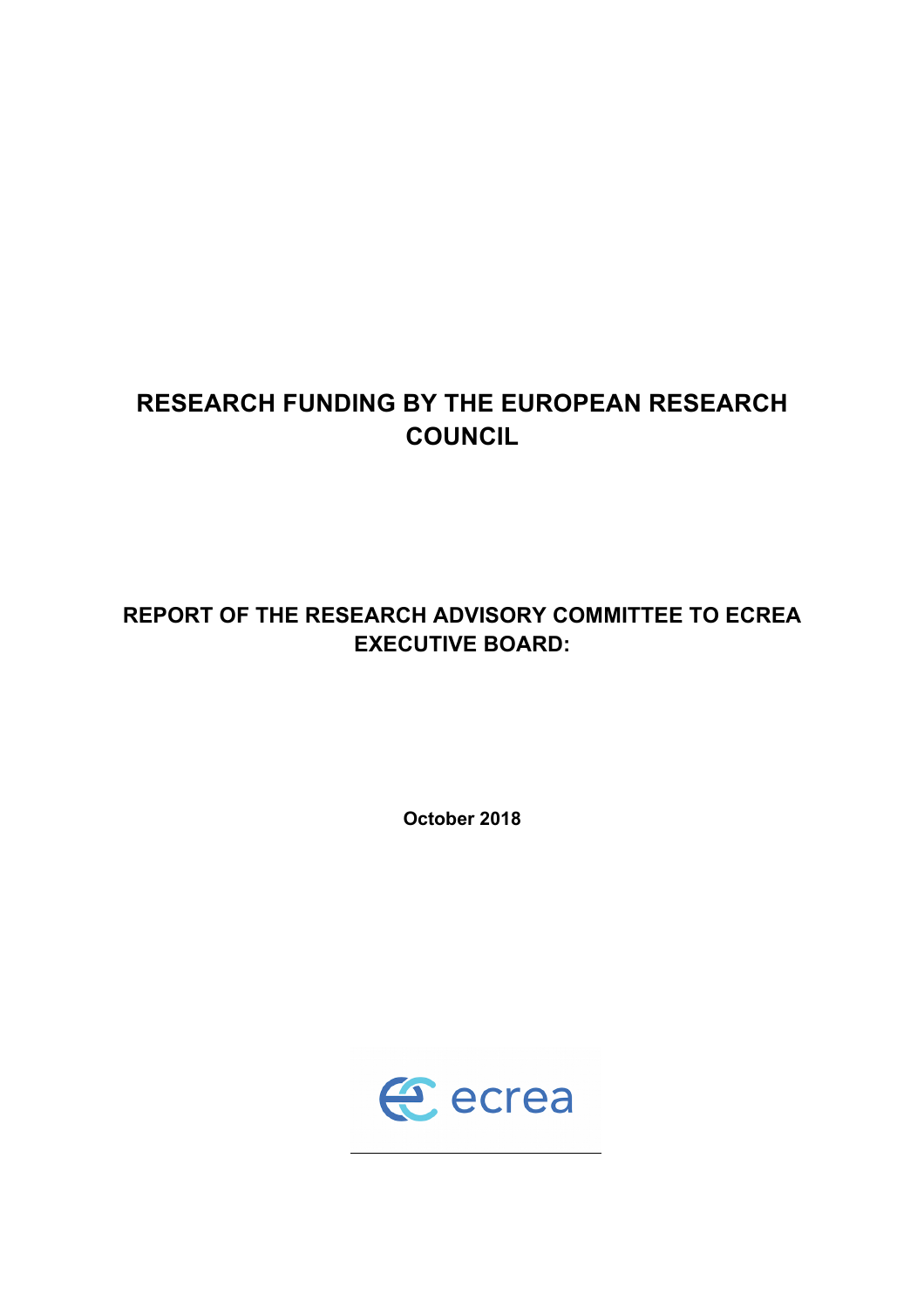## **CONTENTS**

| ×<br>I |
|--------|

| Introduction                  | 2               |
|-------------------------------|-----------------|
| The European Research Council | 3               |
| <b>Reports from Countries</b> | 6               |
| Conclusion                    | 11              |
| <b>Recommendations</b>        | 12 <sup>°</sup> |

| Appendix: Committee membership |  |
|--------------------------------|--|
|--------------------------------|--|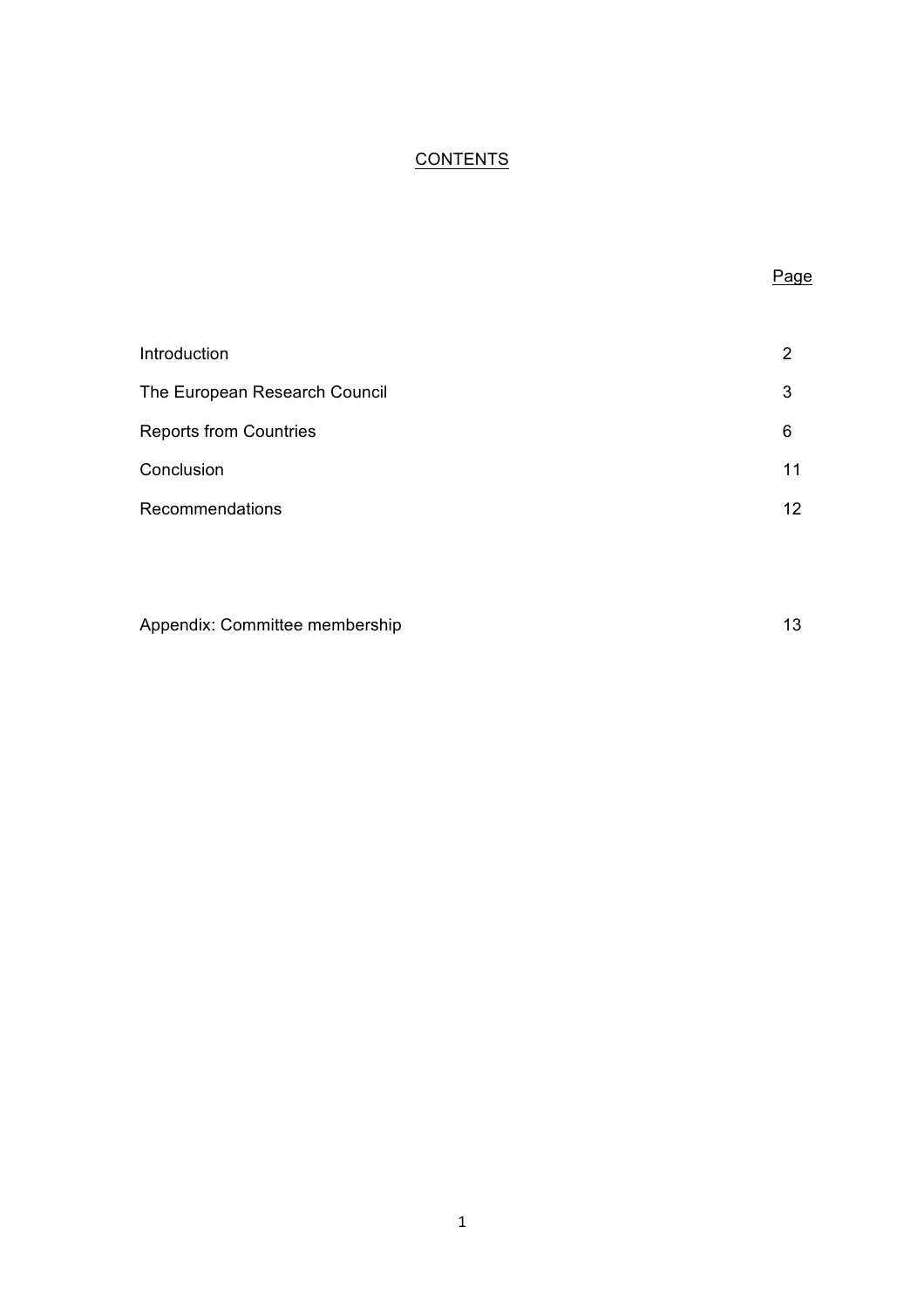## 1. Introduction

This report is the second from the Task Force established by ECREA to investigate and advise on the funding of research in our field by national and international research funding agencies. Its first report, *Mapping Changes In Research Support In Media And Communications Across Europe,* was delivered to the ECREA Executive Board in May 2017, following which it was agreed to transform the Task Force into a continuing body, reporting annually to the EB, and renamed. For the moment it exists as the Research Advisory **Committee.** 

This second report looks specifically at support for the field by the European Research Council. It was noted after the first report that the EB decided to "meet formally and discuss with the European Research Council its role in supporting communication research, including basic and long-term research". This remains one of the main recommendations of the current report, which confirms the need and urgency for such discussions.

In preparing this report the Committee would like to acknowledge the very helpful responses received from officers of the Council, and in particular Dr. Lionel Thielen, who is presenting aspects of the ERC structure and funding arrangements at the ECREA conference in Lugano, and Professor Angela Liberatore, the ERC Head of Unit, Social Sciences and Humanities.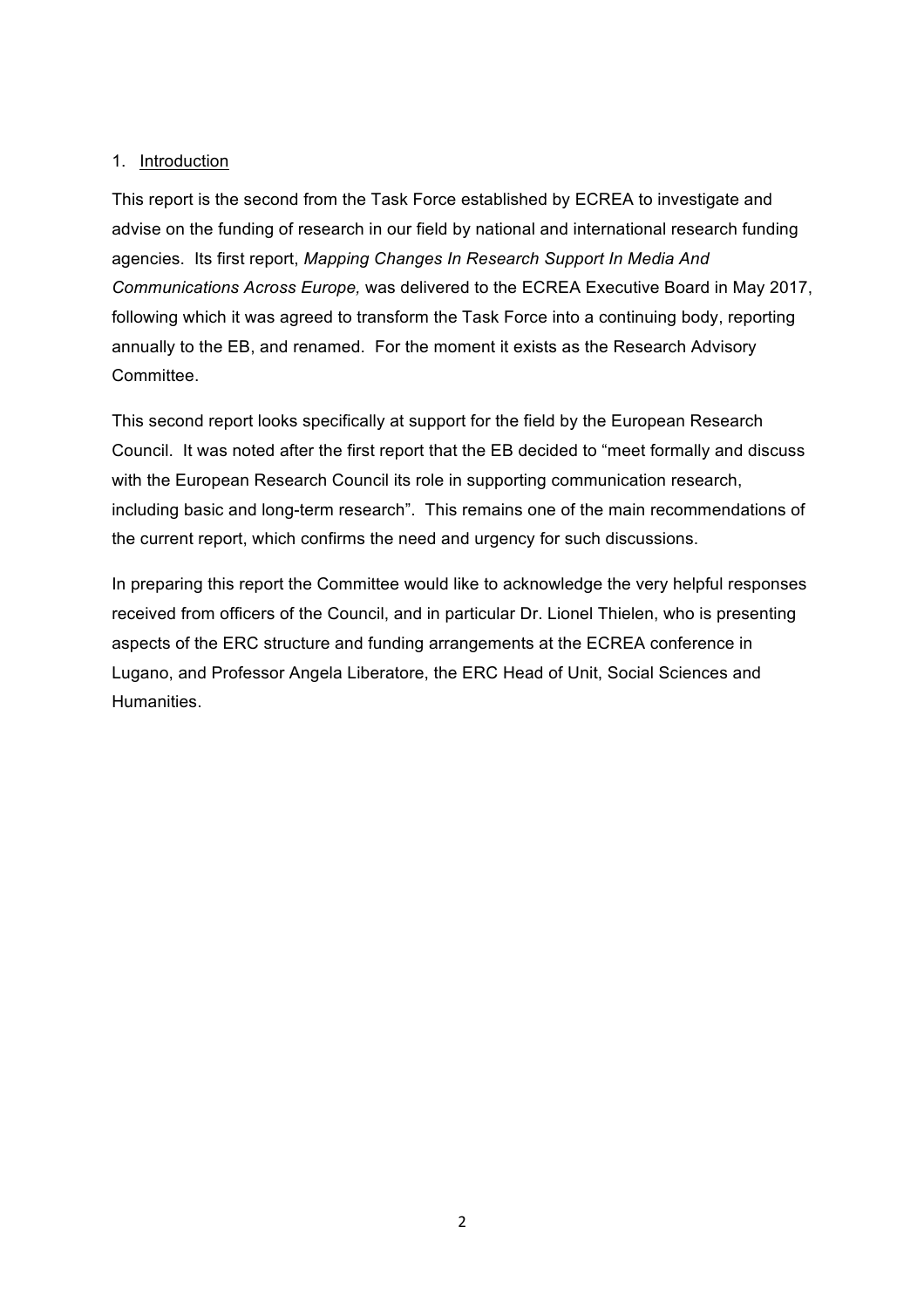### 2. The European Research Council

The European Research Council (ERC) was established by the European Commission in 2007. It now forms part of the 'framework programme' of the Union, of which to date there have been seven. The ERC website gives the following summary data:

- The total budget allocated to the ERC for the period 2014-2020 is  $\epsilon$  13.1 billion, which represents 17% of the overall Horizon 2020 budget of € 77 billion
- The total annual budget for 2017 is around €1.8 billion
- Since 2007, some 8,000 projects have been selected for funding from more than 65,000 applications

Application numbers are large, and the success rate is about 12%, though this is much lower (perhaps 7%) in the 'Inclusive Societies' area which would include most of the applications likely to come from ECREA members (see below). The primary form in which grants are given are 'starting grants', offered to applicants with a PhD and 2-7 years' experience and being up to €1.5m; 'consolidator grants', offered to applicants with a PhD plus 7-12 years' experience, and being worth up to €2m; and 'advanced grants', intended for established researchers, and worth up to €2.5m. There has always been some national inequity in the distribution of awards. In 2017 the UK (18%), Germany (16%), and France (13%) accounted between them for nearly half the 413 awards made. In 2017 of the 111 awards made in social sciences and humanities, 46 (41%) were to researchers in the UK and Netherlands. In social sciences and humanities in 2017 the ratio of awards to evaluated projects is 4.6%, which, if an accurate reflection of 'success rates', is low by most national standards, and suggests the rate is diminishing recently. *Horizon Europe,* the ninth framework programme, will cover the period 2021-2027, and have a budget of around €100m.

The number of projects, and indeed the funding provided, are inevitably spread unequally across subject areas, a matter of continuing debate and controversy. In 2017 the number of projects being supported in life sciences was 1,446, in physical sciences and engineering 1,903, and in social sciences and humanities 908 (21% of the total). The European Alliance for Social Sciences and Humanities has long questioned the limited funding for the fields it represents, and in particular has argued for greater funding in areas such as democracy and

3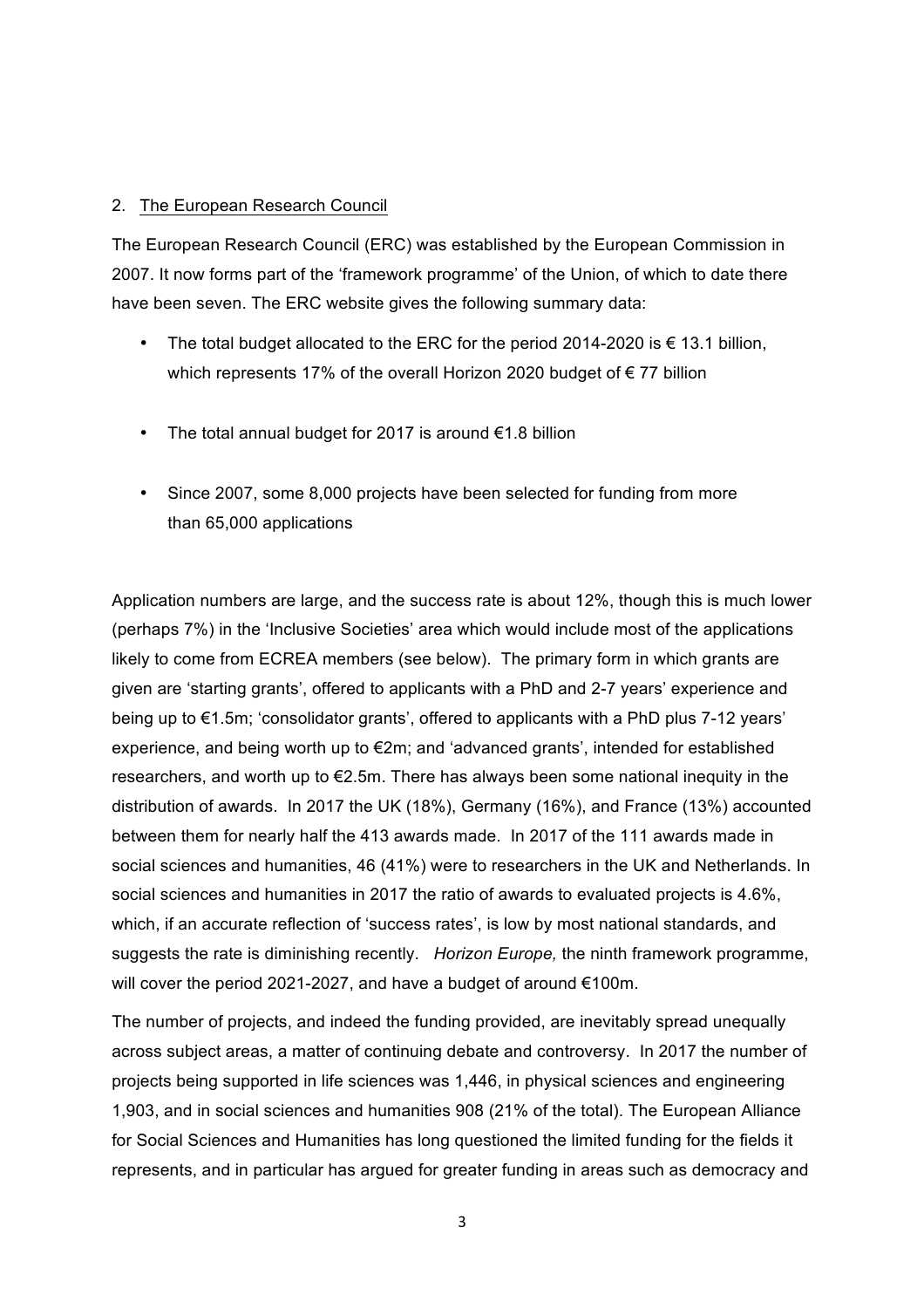inequality, culture, arts, and education. In 2014 it wrote to the Commission to complain about the distribution of funding, arguing that "On the one hand, we have seen how the budget of Social Challenge 6, 'Europe in a changing world – inclusive, innovative and reflective societies' has been effectively hollowed out by other programmes being folded into the challenge. At a time when Europe meets demanding economic, political, cultural and human challenges, it is paradoxical that the previous Commission decided to downsize the SSH budget from 623 Meuros in FP7 to around 350 Meuros in Horizon 2020 (Societal Challenge 6). While the total budget of SC6 is 1300 Meuros, it is unacceptable that only 350 Meuros are dedicated to SSH research on inclusive, innovative and reflective societies." It noted that even if its demands were met the budget for SSH would only rise to 0.8% of Horizon 2020.

In assessing progress against these concerns the EASSH noted that by mid-way through the Horizon 2020 process, the number of topics 'flagged' as requiring an SSH contribution was a little under 40% of all topics. The number of projects supported had actually fallen by 20% and the actual committed funding for SSH decreased by  $\epsilon$ 39m on the figure reported in 2014. In any case, EASSH suggested that 25% of the projects funded in SSH-flagged topics had no SSH research component. Only 5% of the 2015 budget available for the two major pillars of Horizon 2020 went to SSH. This was lower than the already disappointing 6% recorded in 2014. The overall budget for all calls and partners was reduced by 257 million euros, mainly because the budget share for SSH-flagged topics went down from 28% in 2014 to 24% in 2015.

The EASSH report showed that when SSH research is included in a project, the spread of disciplines tends to be concentrated in just a few areas. The fields represented suggest that Horizon 2020 primarily draws on the SSH for 'impact' assessment or to support business plans, with the SSH aspect not really a key component of the research. In commenting on the budget proposals for the ninth framework programme, the 'Russell Group' of elite UK universities, commented that "The Commission could improve the way in which some call topics are currently framed and described where the focus is primarily on the physical sciences, with the SSH element seeming to be an 'add-on' in a minor supporting role, by making SSH a core element of the call. Use of terminology in the calls that is more appropriate for other disciplines (e.g. references to TRLs) does not help." The 'integration' of social sciences and humanities, which would include most of the fields of interest to ECREA, has been a continuing matter of contestation in evaluation of Horizon 2020 budgets, and is not discussed here. The argument is that SSH concerns are an aspect of all supported research and that budget heads are therefore not a full indicator of relative volumes of research across disciplines – is this a realistic and laudable principle or a rationalisation for

4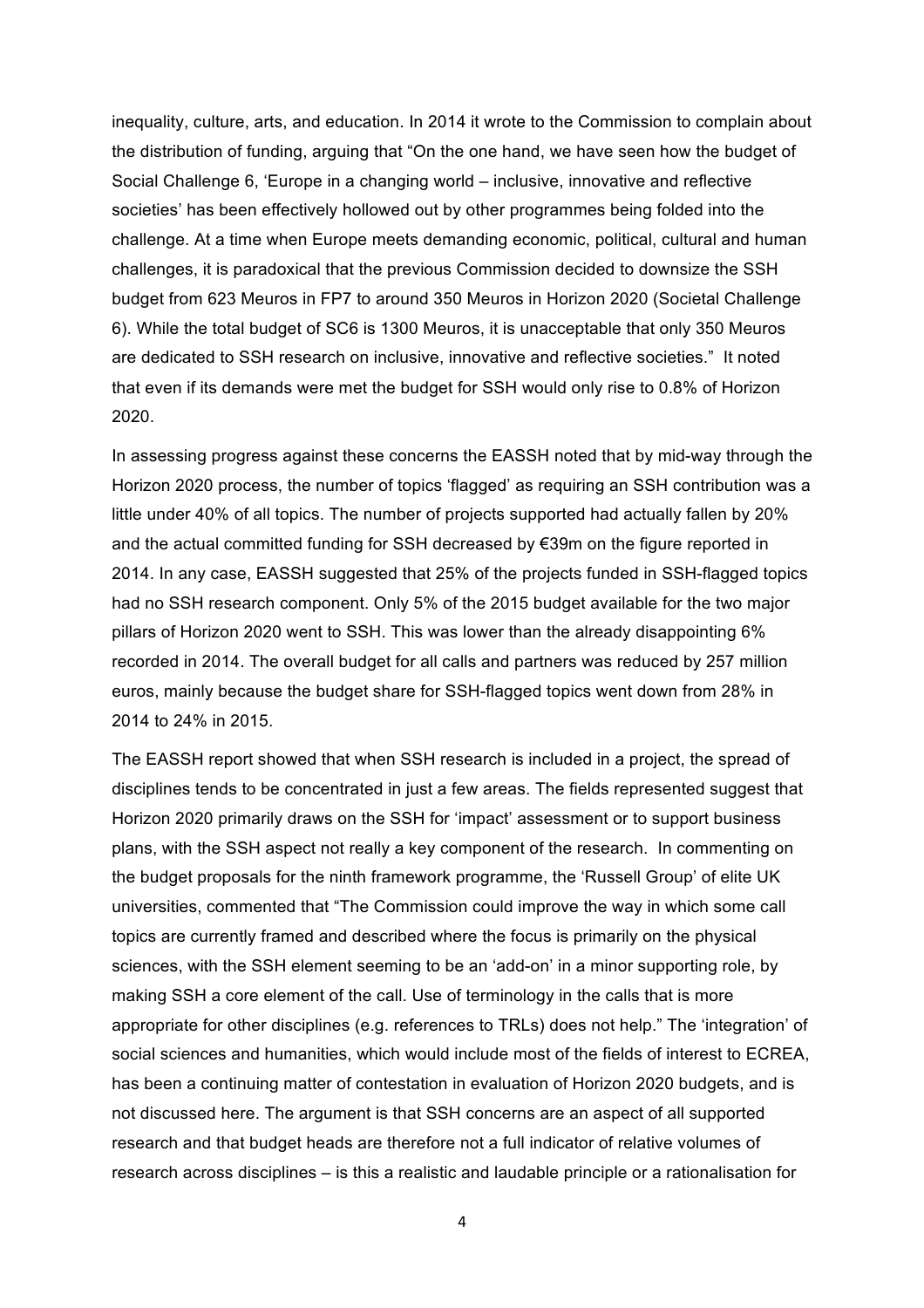the marginalisation of SSH concerns? In any case it should be noted in passing that many of the figures above refer more to the strategic pillar of H2020 (including the 'Inclusive Societies strand) than ERC more generally, but we do not here seek to disentangle these matters.

Within these complex matters it is, in any case of course, difficult to separate out support directly for research areas reflected by the interests of ECREA members. The categories for calls and projects have varied over time. The current call categories have one, 'communication and information, networks, media', (SH3\_12) that appears within the general category (SH3) called 'The Social World, Diversity, Population'. However projects and questions of concern to members of ECREA could fit the categories appearing elsewhere in the list of panels. The descriptors also changed in 2016 so precise determination of what projects have been supported is far from easy. In all, SH3 contains 185 of the 1549 social sciences and humanities projects listed on the ERC published database (derived from CORDIS). Insofar as it is possible to glean data, the ERC website would suggest that between 2010 and 2018 the number of awards in SH3\_12 was about 11% of all awards in SH3.

However, rough scrutiny of other research domain listings reveals projects that could well be construed as within the interests of ECREA. For example, within SH2 (which embraces political science among other things, including political systems, social movements, human geography, and so on), projects are listed on controlling information, the internet and authoritarianism in China, and similar. Understandably, in a broad and imprecisely defined field such as communications, it is difficult, if not impossible, to map the ERC domains onto the work of ECREA members, and it would take far more detailed analysis of project listings and so on than has been possible for this report to approach such precision.

The following summaries indicate the experience in the main geographical areas in which members of the Committee have been able to obtain information, whether from institutions, award holders, or online data.

5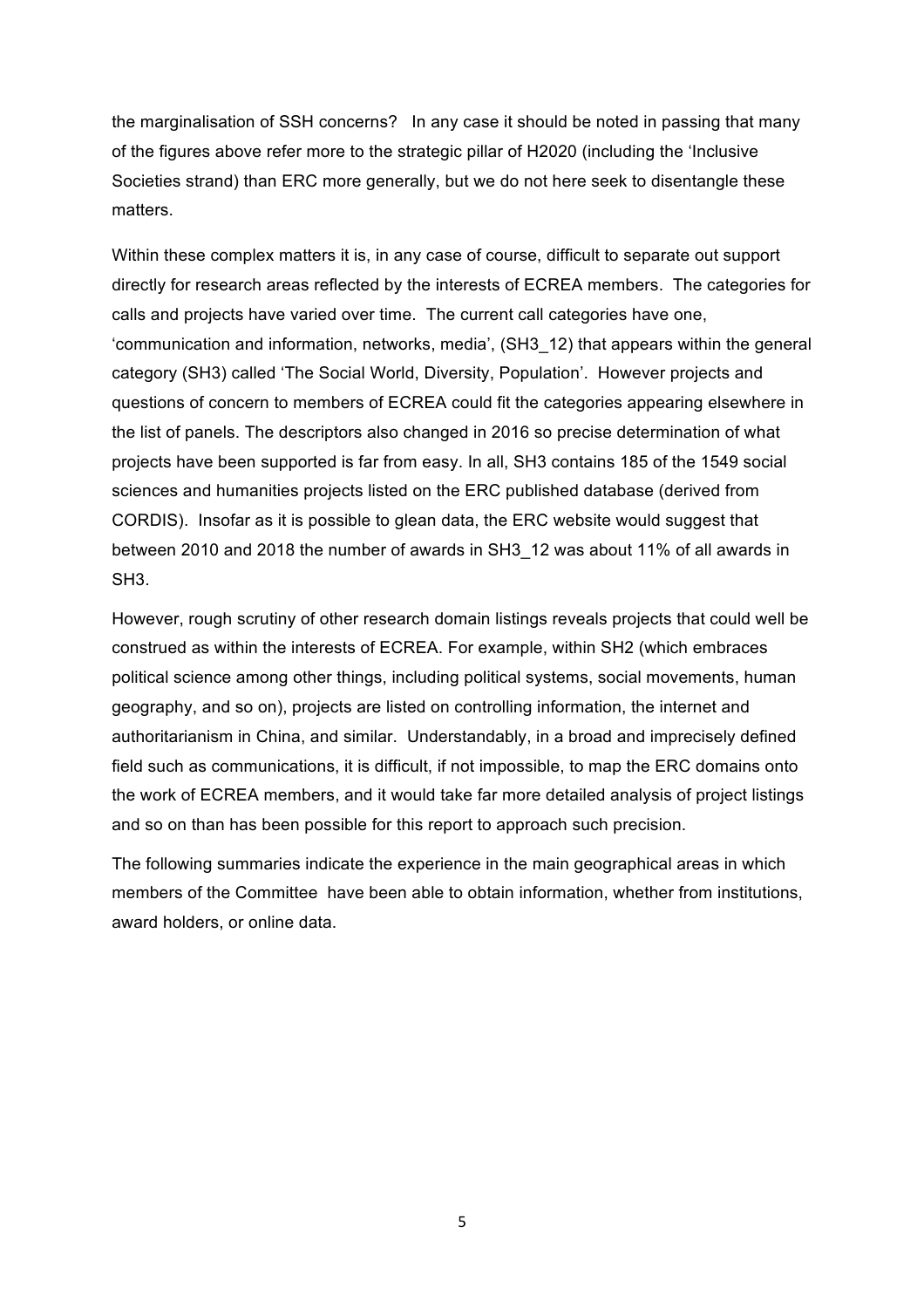Scrutiny of both SH2 and SH3 current awards found very few indeed in the UK which fell within ECREA fields of interest. More widely, however, the UK has been a major recipient of ERC awards for many years, though many people are now raising the inevitable question of how or if this will continue following 'Brexit', and at the time of writing it remains unclear whether or to what extent UK researchers will be involved in future EU funded research, including via the ERC. Research evaluation schemes (the 'Research Assessment Exercise' and its successor the 'Research Excellence Framework') have accelerated the skills and motivation among UK academic researchers in areas such as research design and funding applications. Most universities have very professional and experienced departments for the support of research management, and in some this is very extensive indeed.

Interviews with current or recent ERC award holders elicited very positive responses. It should be noted, however, that the researchers were in fields which, even generously interpreted, would lie at the very margins of any conceivable definition of communications research. One researcher, in the very early stages of a Starting Grant, was at pains to contrast her experience with applications to the relevant UK national research council. She had found the application process to the ERC to be fair and helpful, and was full of praise for the quality and relevance of reviewers' comments (these remarks of course come from a successful applicant, and might not reflect those from unsuccessful applicants). As an early career researcher she underlined the prestige associated with obtaining an ERC award, and the inevitable importance of this within university promotion procedures. Like other applicants she was impressed by the relative ease of the first application stage, and fully accepted the need for much more detail in the second (B2) stage. She had found the Brussels interview process very 'professional and smooth'. Another award holder had found the interview process tough ("the worst experience of my working life") and had gone away from it convinced of failure, but on reflection (and of course on receiving a positive outcome) regarded it as challenging but not unfair. These positive comments were repeated by other (successful) ERC award holders, who stressed the fairness and openness of the process, and the lengthy duration and flexibility of the award, once granted, in contrast with their experience of funding from research councils in the UK. They each stressed that they felt the ERC supported 'ground-breaking' and high quality research, regardless of application or utility.

UK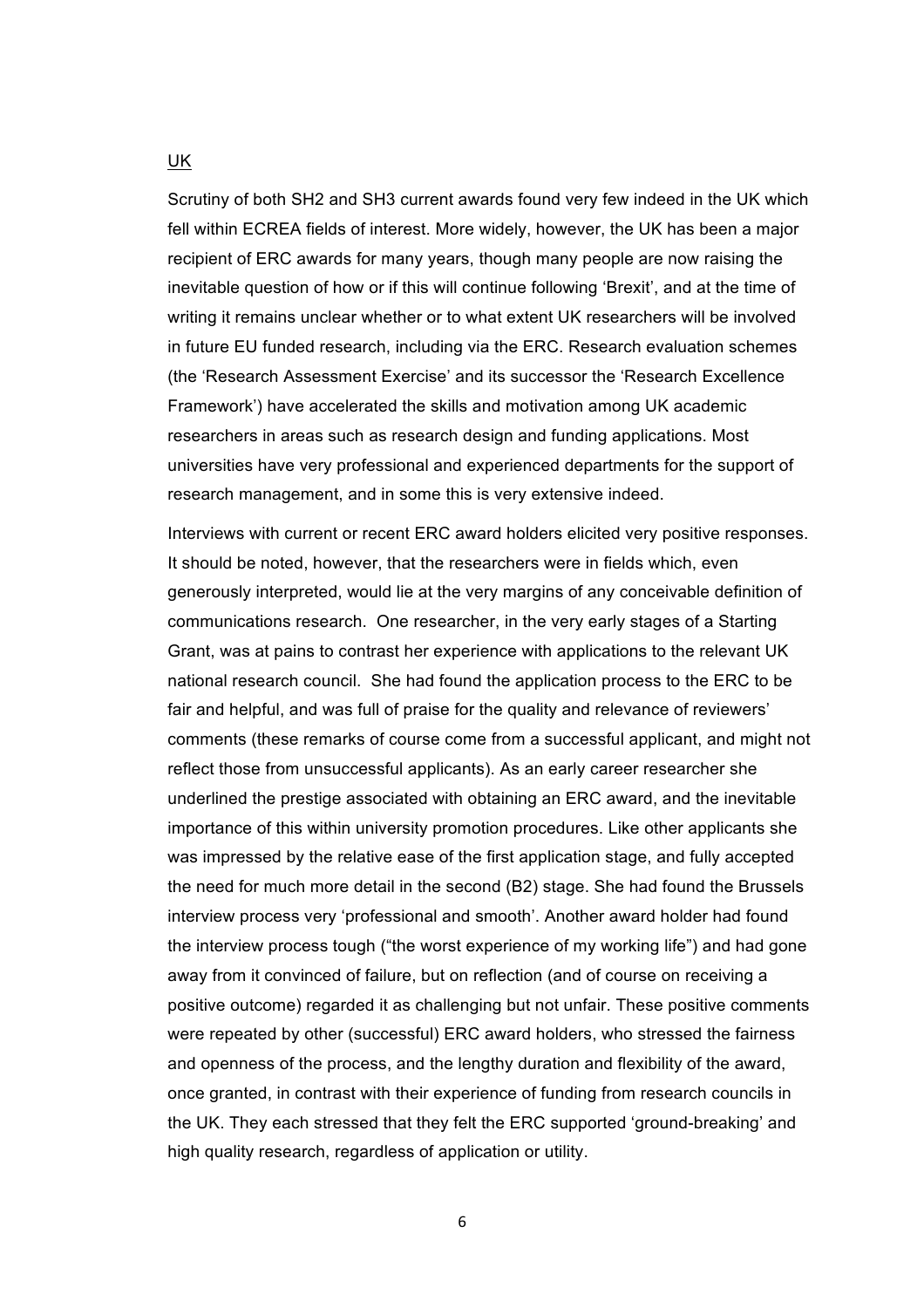Another researcher, at the opposite end of the process (an experienced researcher whose advanced grant had supported research now completed), was equally complimentary. It is worth stressing that interviewees were at the margins, or perhaps beyond them, of the fields most ECREA members would identify with. They also both stressed the importance of having strong and sufficient university support in the application and project management stages (though one felt this was manageable without such support, and that the 'time-sheet' reporting procedures, though tedious, were reasonable). In the UK much communication and media research is undertaken in smaller or newer universities (a high proportion of ERC awards in the UK are to just two large universities), where such support might be less developed or extensive. Another theme stressed by interviewees was the importance of the innovative and compelling nature of the applicant as much as of the project itself.

#### Portugal

Portuguese data was difficult to elicit. Coherent information about funding by the FCT (Fundação para a Ciências e Tecnologia) is very limited. There is no disclosure of the processes so the media and communication 'field' is not clear and there is no direct link between training in media and communication and application results. In the last individual competition projects just published (individuals from all areas applied for grants), there was only one grant for communication and it was attributed to someone with a PhD in Engineering with a project on Science Communication.

Specifically on ERC, there are no grants in media and communication in Portugal. The Communication and Society Research Centre at Minho (CECS) has one ERC grant because its PI has moved the grant to the CECS. She has always worked on the fringes of communication (particularly looking at media representation of science) but this project is about security, data control, etc; specifically it is on geneticists' transnational exchange of DNA data. Portuguese commentary suggests that as a field we have no recognition by the national and European institutions, despite all their efforts.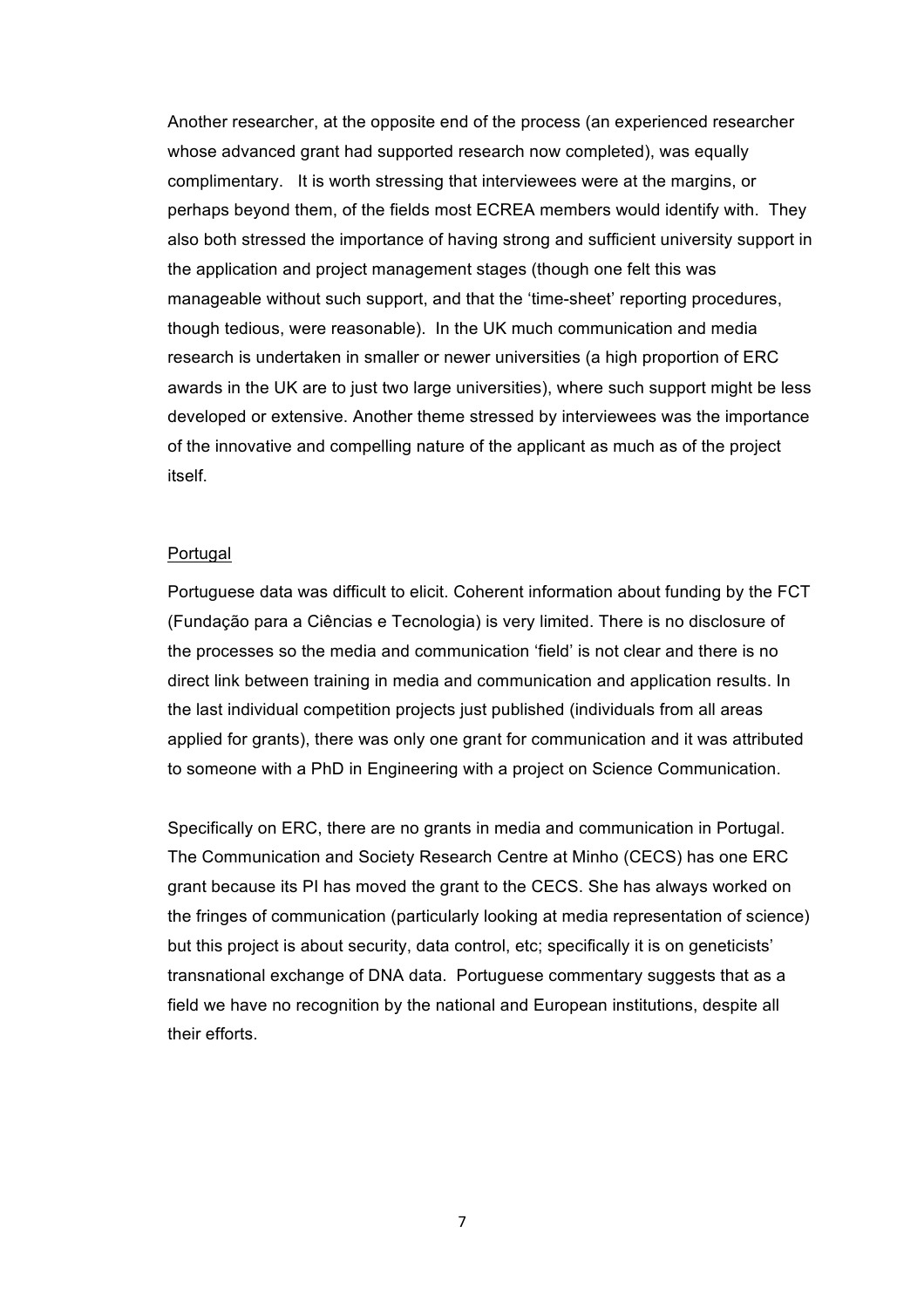### Italy

Initial scrutiny found just two Italian projects that could be construed as broadly within communication. One project (Starting Grant) given to Scuola Normale superiore of Pisa focused on the analysis of a visual archive, the other project (advanced grant) is to the European University Institute (to an Italian scholar) for the study "Bodies across borders: aortal and visual memory in Europe and beyond" (again, rather on or beyond the border of communications research). Most ERC grants awarded to Italians are in the field of history.

## Central and Eastern Europe

Experience from Slovenia is that there is very little interest in the ERC funds because of :

- The lack of institutional infrastructure to carry out (large) international projects
- The number of full-time researchers is very small and there is no flexibility that would allow "commuting" between teaching and researching
- Additional work in projects has no effect on teachers' (or researchers') salaries

Specific national situations summarily are as follows:

## **SERBIA**

The Faculty of Political Sciences, which is the oldest and in research terms the most active point for communication and media scholarship, has had 10 major international research projects in the past 10 years. Half of them were funded by the EU ( COST, FP7 ) or some European research support programs ( such as Swiss Regional Research Promotion Programme ). The other half was supported through American research schemes such as USAID/IREX , Knight Fellowship or Journalism Curriculum development program.

As far as was known there is no communication or media project supported by ERC in Serbia. There are few other media and communication research projects – our informant knew of three COST projects conducted by the Faculty of Arts and colleagues from other schools. The general impression is that the number of applications in our field has not increased progressively in the past 10 years, mostly because communication and media departments still lack the institutional infrastructure to carry out large international projects. Also, the community of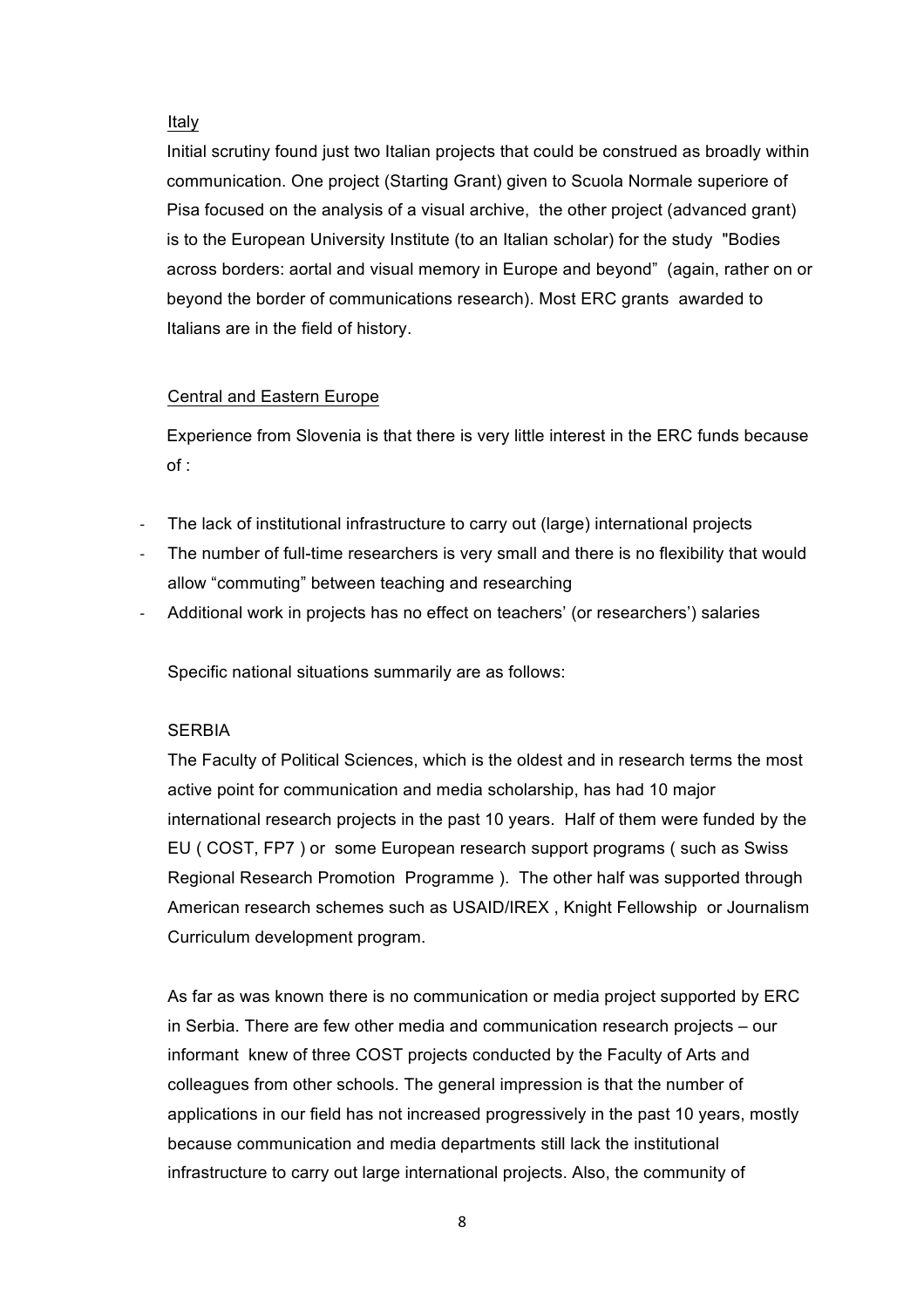researchers is not very large and usually only one or two teams can conduct large projects at the same time.

The situation is changing with the expansion of digital, information, and data science related interests. They seem to be favoured by the Ministry of Science and have been stimulated to expand their international research in the past five years or so. But these projects are mainly unrelated to media and communication even when they could be so designed as to be directly relevant for our field. This follows from a clear decision to connect digitization to economy and business- oriented applied research rather than fundamental social science or humanities fields.

#### **HUNGARY**

While Hungarian researchers are often involved in international and collaborative programmes of research, only two projects from the ERC were identified:

• ERC Consolidator Grant titled 'No Sword Bites So Fiercely as an Evil Tongue? Gossip Wrecks Reputation but Enhances Cooperation.'

• H2020 Democratic Efficacy and the Varieties of Populism in Europe (DEMOS) – Centre for Social Sciences, Hungarian Academy of Sciences acts as coordinator.

Obstacles to greater involvement seem to include:

1. Networking: It is difficult to get involved in international networks which facilitate the access for funds and publication opportunities

2. Financial:

The expenses of international conferences (especially the high participation fees);

• Centralising and narrowing the national funding schemes for basic researches in social science in Hungary which would support the networking activities of scholars.

Salary level. The average salary level in the field of social science in Hungary is amongst the lowest in CEE countries (post doc in Poland: 2500 EUR; Slovakia: 3700 EUR; Bosnia Herzegovina: 2000 EUR; Hungary: 1900 HUF.)

3. New generation of researchers: an academic career in social science in Hungary is becoming less and less attractive for young and talented students.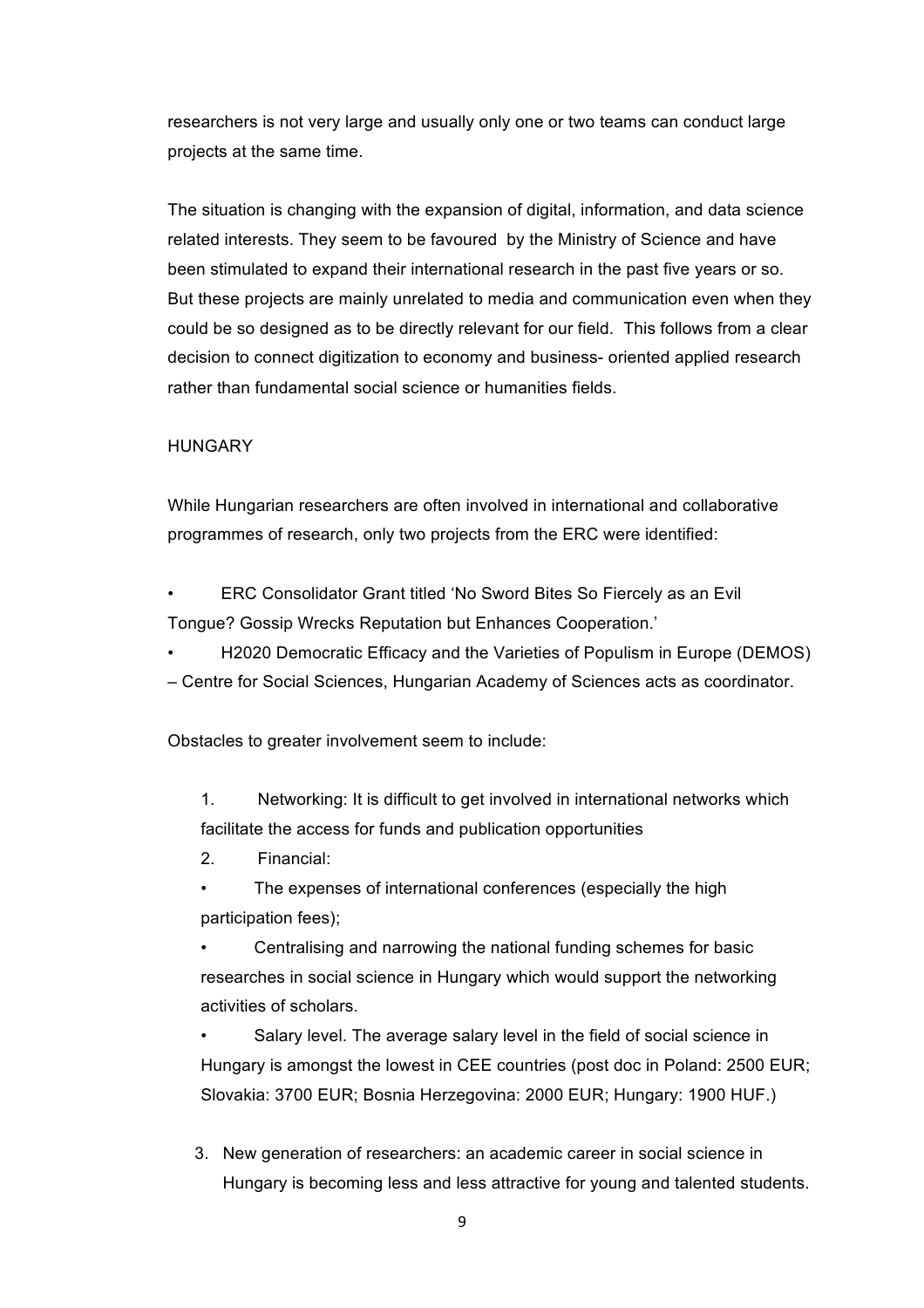The brain drain from Hungary to West-Europe/US Universities creates unfavourable conditions for research teams seeking PhD student or junior scholars in Hungary. Such disadvantageous circumstances increasingly complicates the recruitment of proper human resources in the research teams, which may hold back the productivity of communication and media studies in Hungary.

#### Austria-Germany-Switzerland

Between 2014-16 in Austria, Germany, and Switzerland, the Life Sciences got the highest number of ERC grants. Between 2014 and 2016, 297 German universities and 159 non-university research institutions received ERC-grants. With a share of 13% (N=58), the Humanities and the Social Sciences rank lowest. The following table shows this in slightly more detail:

| Art der Einrichtung             | Gesamt | Gelstes- und<br>Sozial-<br>wissenschaften | Lebens-<br>wissenschaften | Natur-<br>wissenschaften | Ingenieur-<br>wissenschaften |
|---------------------------------|--------|-------------------------------------------|---------------------------|--------------------------|------------------------------|
|                                 | N      | N                                         | N                         | N                        | N                            |
| Hochschulen                     | 297    | 50                                        | 90                        | 82                       | 75                           |
| Außeruniversitäre Einrichtungen | 159    | 8                                         | 82                        | 54                       | 15                           |
| Fraunhofer-Gesellschaft (FhG)   |        |                                           |                           |                          |                              |
| Helmholtz-Gemeinschaft (HGF)    | 44     |                                           | 28                        | 14                       | 2                            |
| Leibniz-Gemeinschaft (WGL)      | 12     |                                           |                           | 5                        | 5                            |
| Max-Planck-Gesellschaft (MPG)   | 84     | 5                                         | 41                        | 31                       |                              |
| Weitere Einrichtungen           | 18     | 2                                         | 12                        | 4                        |                              |
| Insgesamt                       | 456    | 58                                        | 172                       | 136                      | 90                           |

**Datenbasis und Quelle:** 

EU-Büro des BMBF: ERC-Förderung in Horizon 2020. EU-Rahmenprogramm für Forschung und Innovation (Projektdaten mit Stand 10.10.2017). Zahlen beinhalten Starting Grants, Advanced Grants und Consolidator Grants. Berechnungen der DFG.

Most of the grants for the Humanities and Social Sciences in Germany came from DFG and the Federal Government and most of the grants were given to universities. While we have considerable and detailed data on communication research activities in these countries, there is little relating to the ERC specifically. Due to the size of the German-speaking scientific community much of the research output is published in German and in the form of books but there is a clear trend towards publishing in English and a growing preference for the publication of journal articles. This shift has been fostered by efforts to intensify internationalization of the discipline, which is also reflected in the participation of Austrian/German/Swiss researchers in international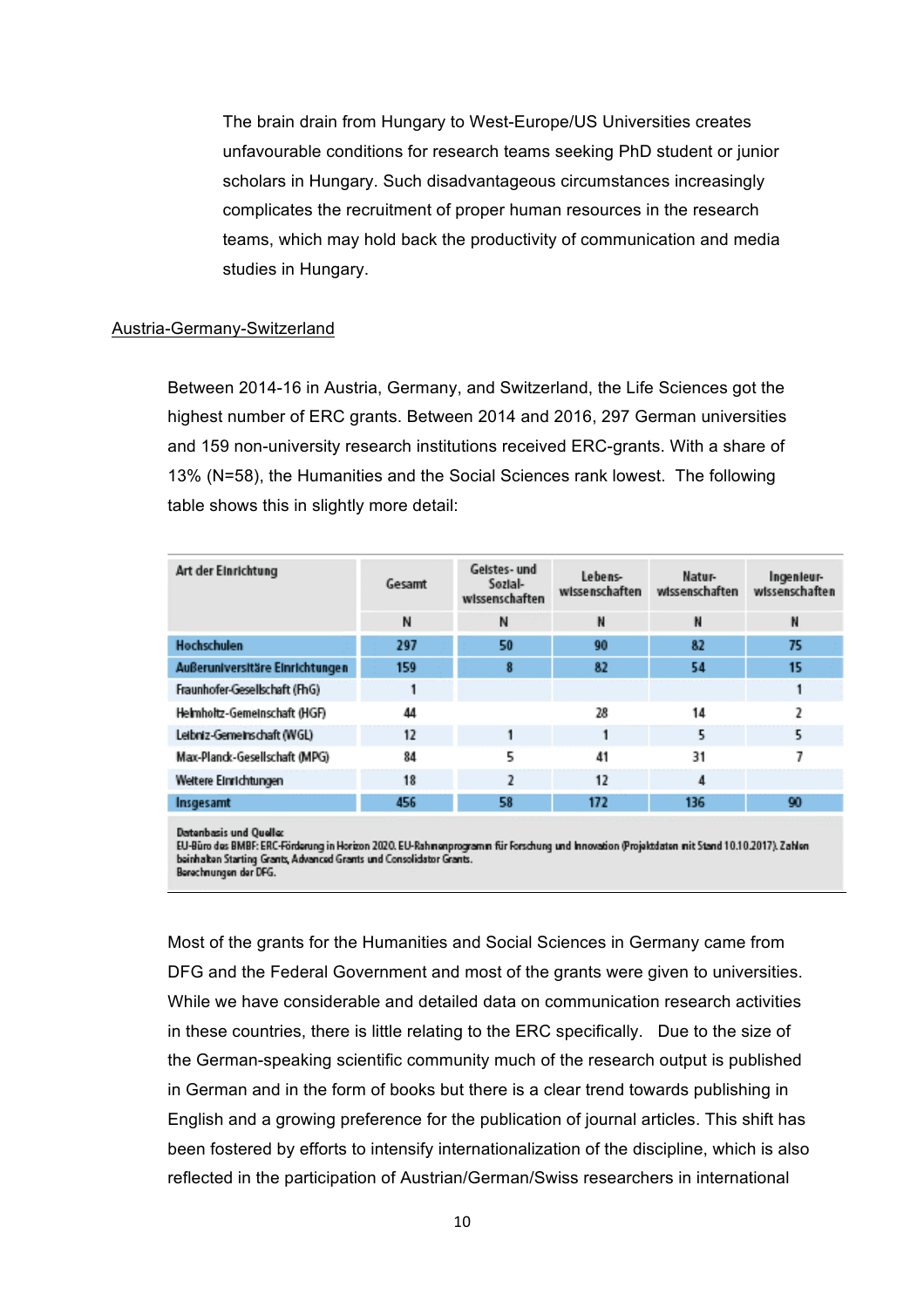conferences (ICA, ECREA). An increased interest in comparative research across countries has also contributed to the trend towards publishing in English.

### Nordic Countries

Information from the Nordic countries suggests the current situation is as follows:

Denmark: one researcher has applied for a starting grant 2018 – no decision taken as yet.

Finland: No applications could be identified.

Norway: 3 applications for advanced grants have been submitted in recent years. No grants.

2 applications for starting grants in 2017. Did not make it to round two.

1 application for a starting grant submitted in 2018 - no decision taken as yet.

Sweden: We are not aware of any applications for advanced grants in recent years. There would seem to be one starting grant, awarded August 2018, to a researcher at Gothenburg University. According to his website, his research area is "media use and effects in a changing media environment" but, oddly, it has no information on the ERC grant.

### **Conclusions**

While the data is far from complete it would seem clear that the field of research represented by the majority of ECREA members receives very little support from the European Research Council. It is impossible to be certain but this may reflect the paucity of applications for funding rather than any selective rejection of applications from within the field. Even in countries where research traditions and managerial experience are substantial (UK and Germany, for example), there would seem to be relatively little funding of the field. In the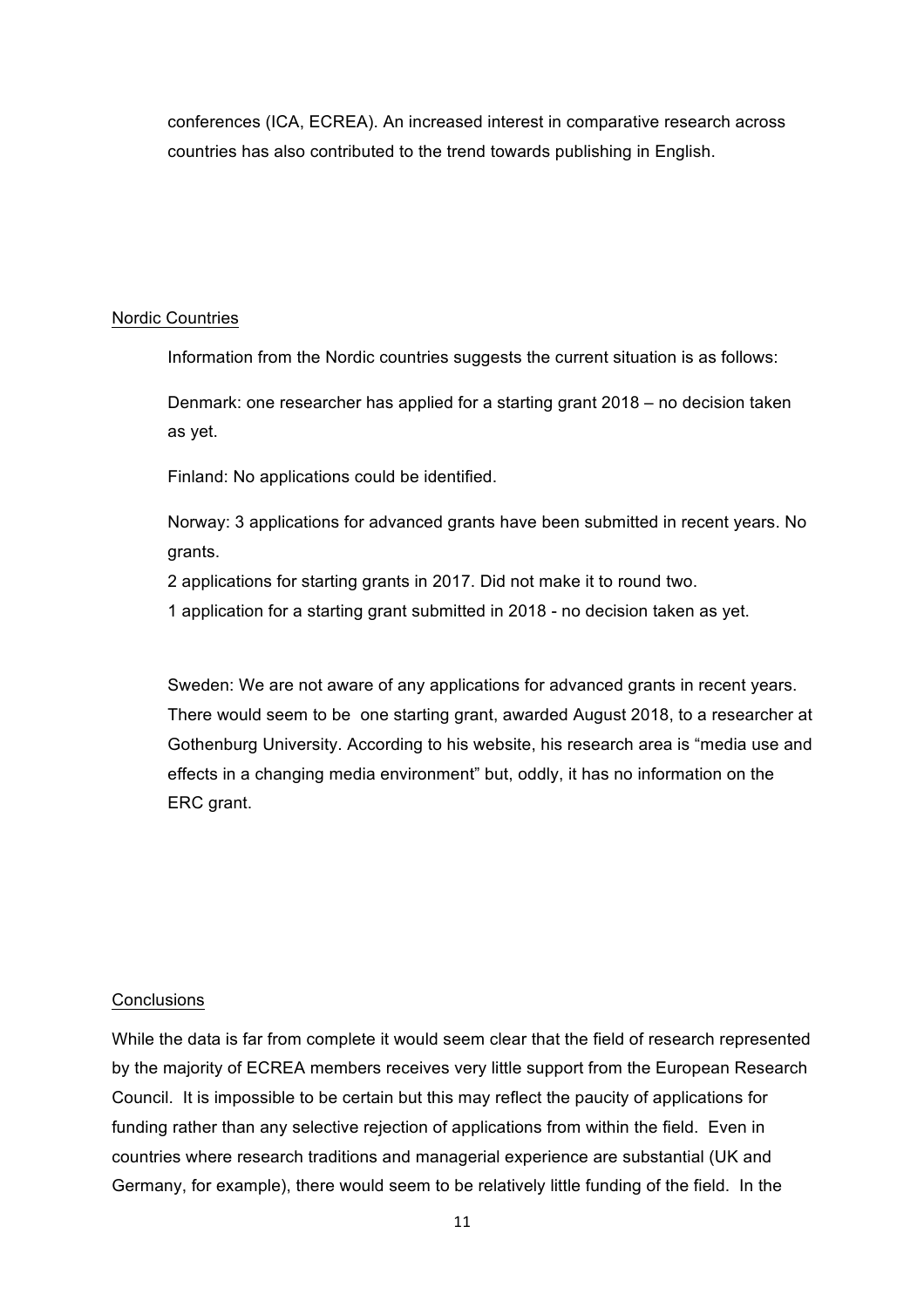former the uncertainty posed by BREXIT is a particular obstacle, but this may be exacerbated by the prevalence of media and communications research in smaller or newer universities, where research support centrally is less sophisticated or developed, which would seem to be a requirement both for awareness and award management. While competition for funding is intense, it would seem that funding from the ERC should be seen as one avenue to explore if seeking expansion of research in fields represented by ECREA.

## Recommendations

- 1. ECREA should seek ways of increasing awareness of ERC funding schemes among its members and encouraging applications.
- 2. Involvement of ECREA members in the refereeing of applications should be enhanced, following appropriate discussions with the ERC and actions by ECREA to encourage such activity.
- 3. ECREA should open or continue discussion with the ERC to make its field of interest more apparent in ERC calls and domain descriptors. The notion that communications and media (or indeed social science and humanities more generally) can form an aspect of most fields probably hinders the development and research funding of the field in its own terms.
- 4. ECREA should further its involvement in the work of the European Alliance for Social Science and Humanities, not least in its attempts to address the apparent imbalance in ERC funding away from the social sciences and humanities, and towards more applied or commercially oriented research. There may be a particular dimension to this in the frequently overly-technological understanding of communications and media related research areas.
- 5. ECREA should seek further help from the ERC in identifying applications within its areas of interest as at present available data relates rather more to awards than to unsuccessful applications.
- 6. Discussion with the ERC should consider whether smaller grants, requiring less administrative support, should be available and whether this might assist fields such as those covered by ECREA.